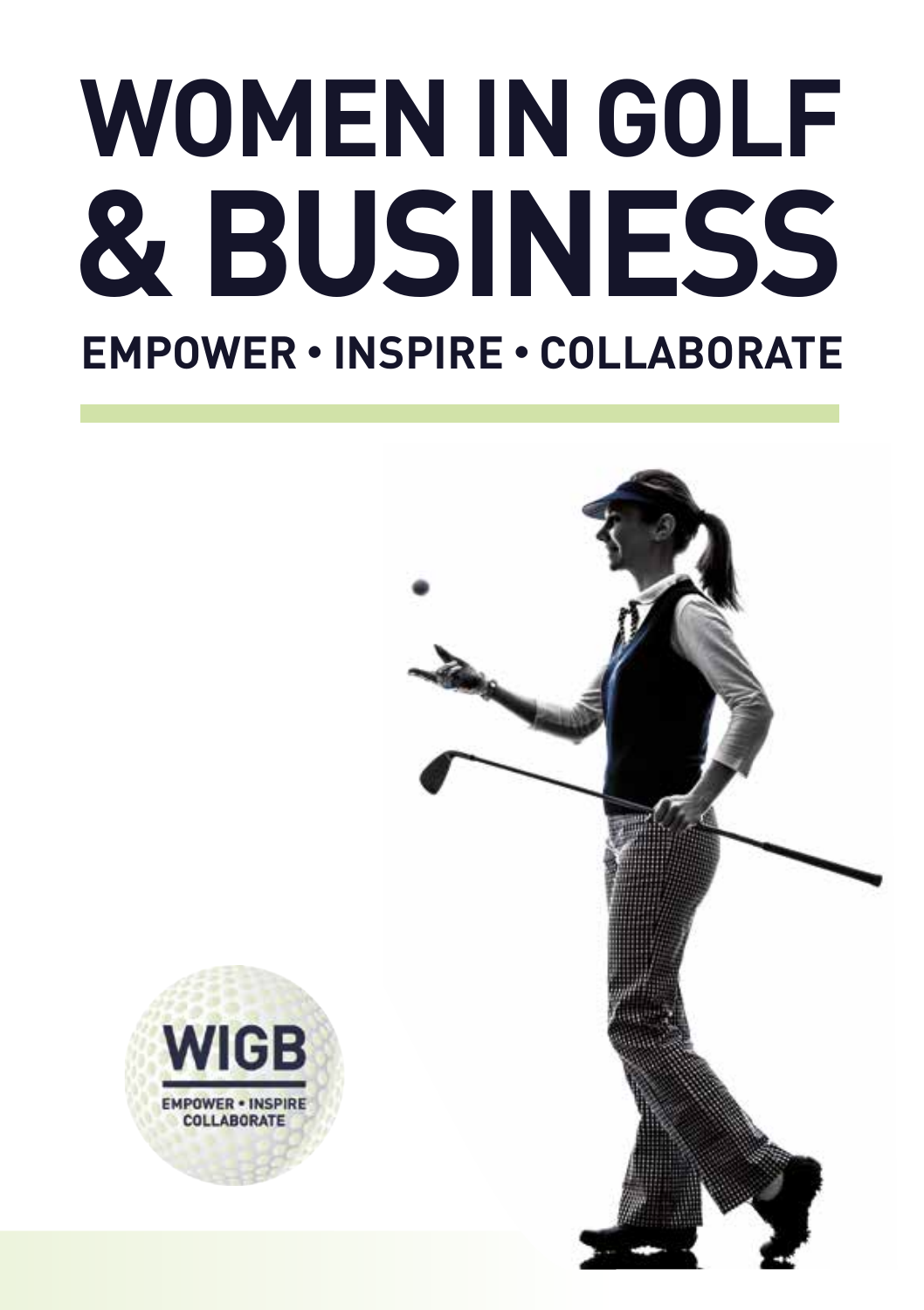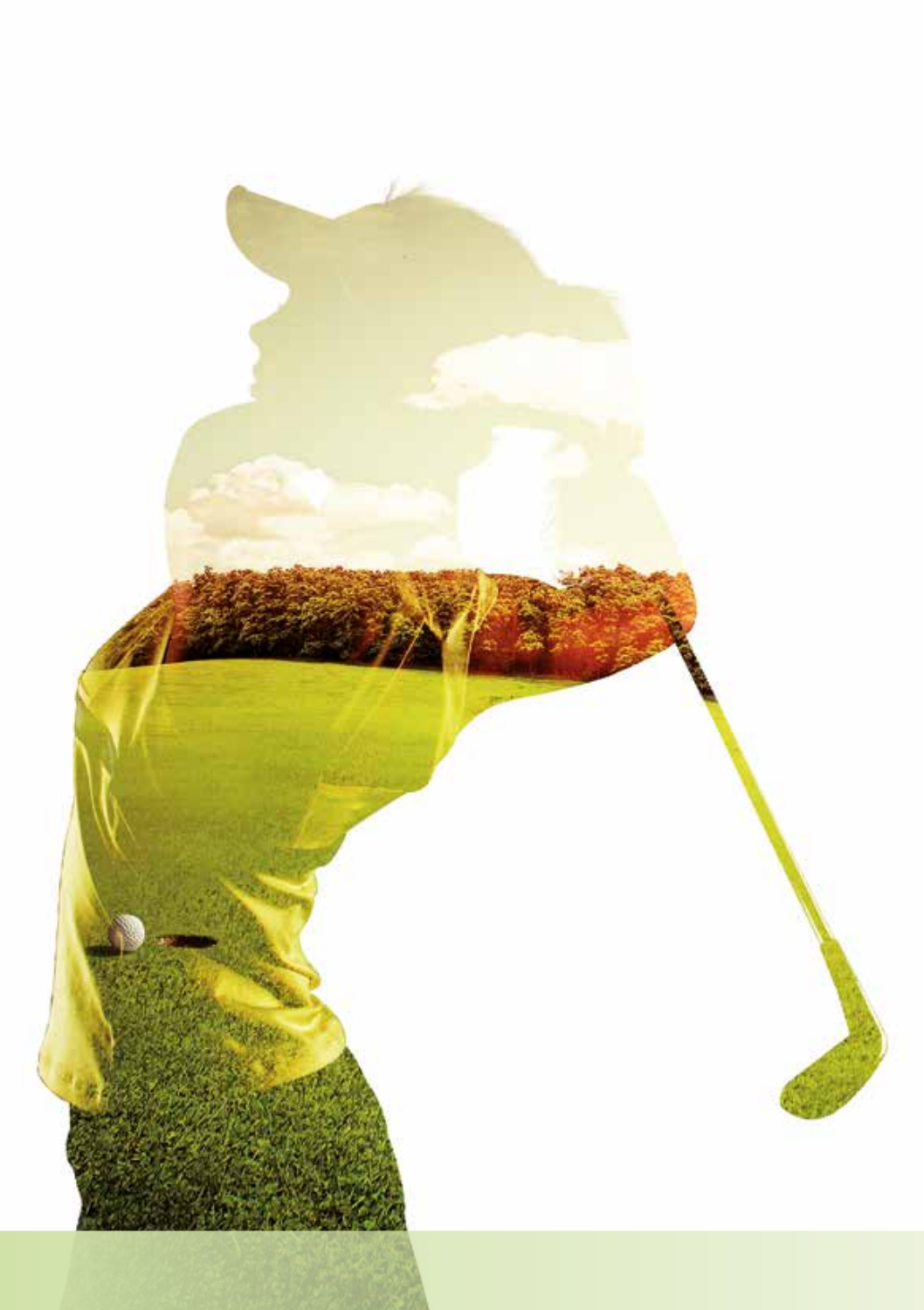The golf course is a fantastic place to meet people, network and build the kind of relationships that could last a lifetime, particularly in business. The mindset principles that breed success in the game also provide an outstanding opportunity to enhance our well-being and performance both on and off the golf course.

With this in mind unique events, membership packages and a specialised online platform have been developed, enabling like minded businesswomen to meet, network and enjoy a supportive environment, providing a platform for both newcomers to the game and established golfers to embrace the professional, personal and wellbeing benefits of golf.

'Women in Golf & Business' is passionate about supporting and encouraging women across all sectors of the business world to confidently enjoy the opportunities golf offers whilst expanding inclusivity within the game.

**A variety of events, membership packages and a supportive online platform have been uniquely designed to include and provide:** 

- **Professional coaching & guidance within the fundamentals of the game**
- **Mindset & Wellbeing Linking the parallels of golf, life & business**
- **Networking opportunities with like minded business women**
- **An opportunity and platform to develop future business relations**
- **A professional, relaxed, supportive & enjoyable environment**

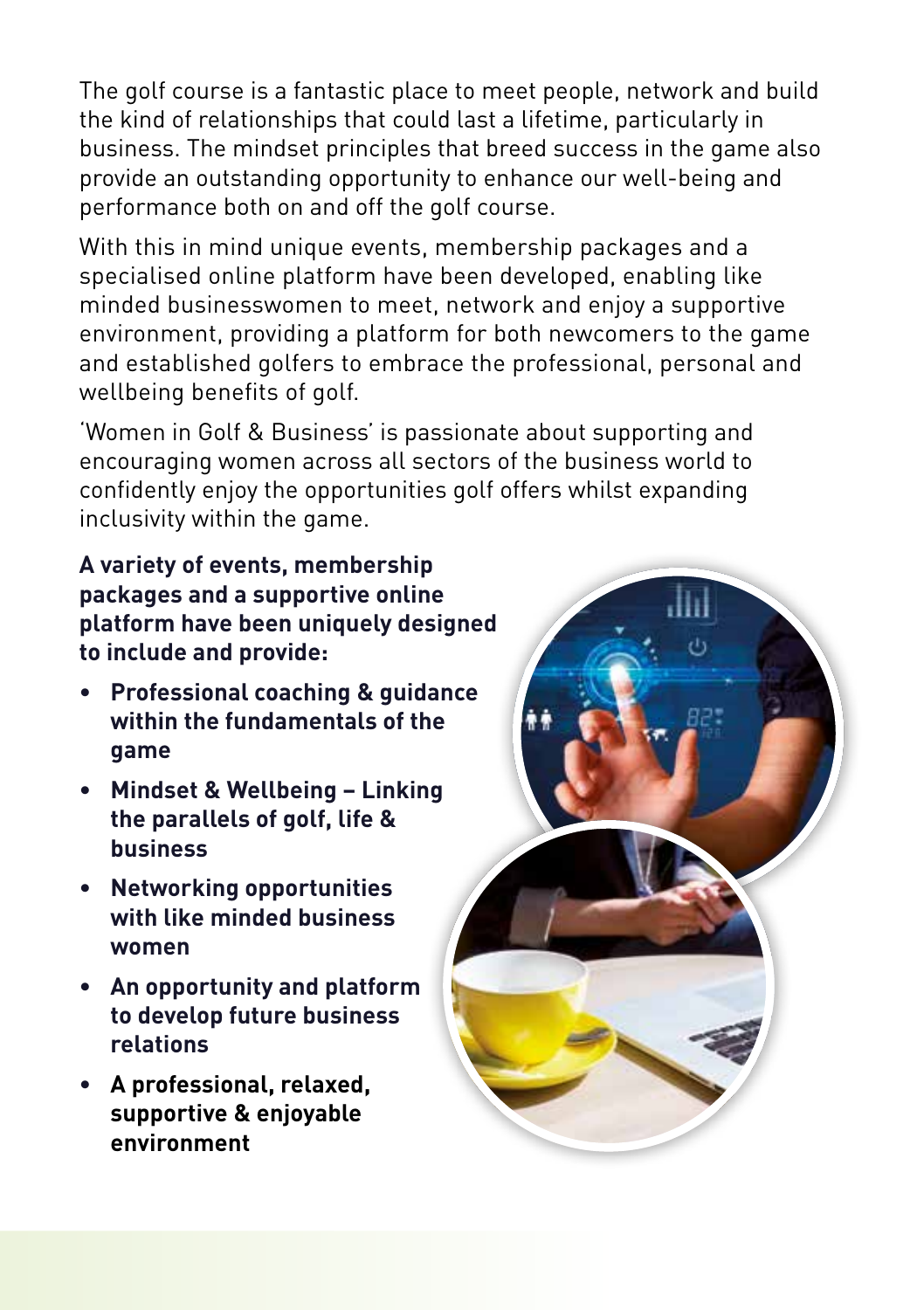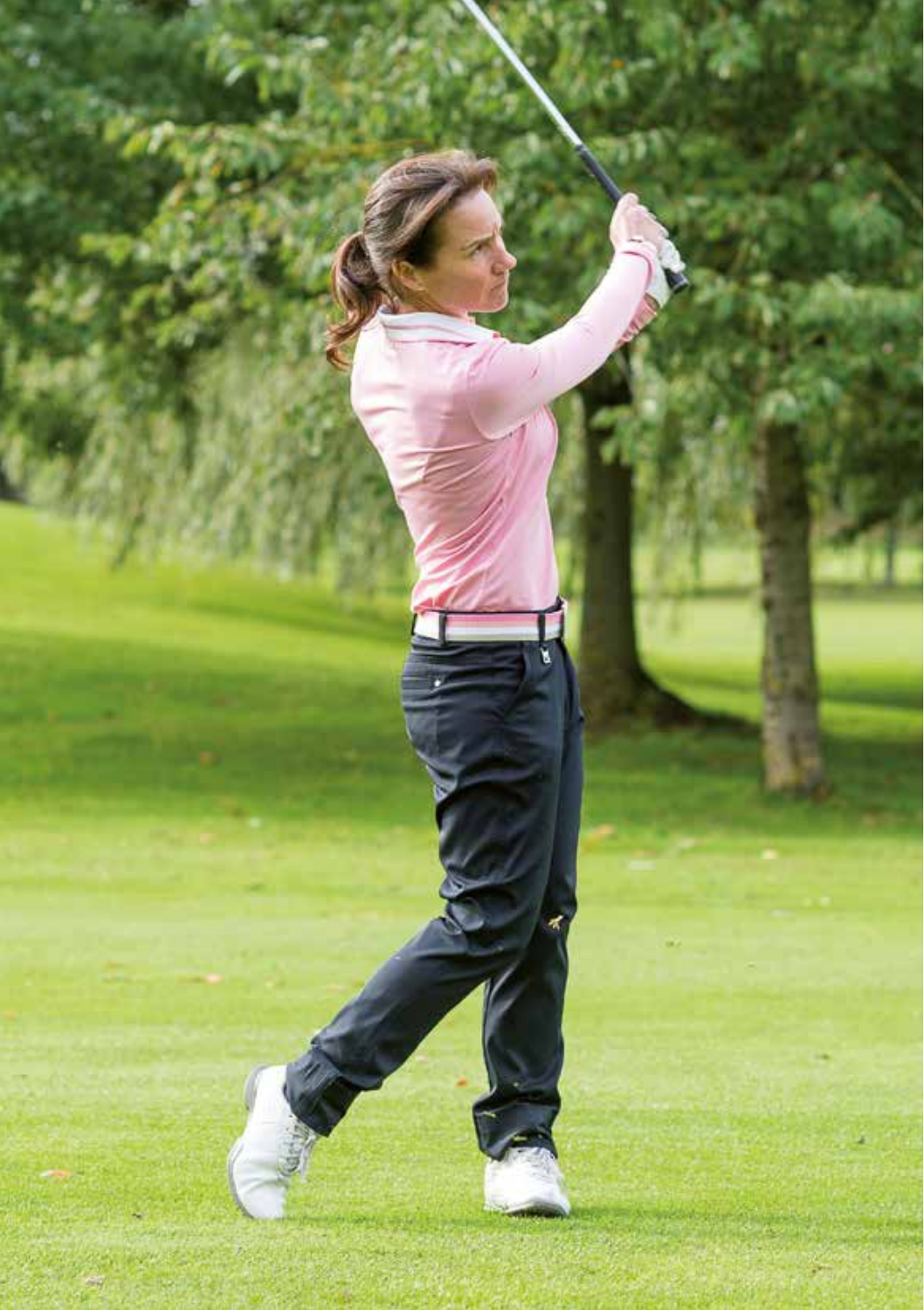# **WHERE IT BEGAN**

Nicky Lawrenson embarked upon her professional career following several years of competitive golf and in 2001 attained her PGA Diploma gaining 3rd position within Great Britain and Ireland. She furthered her coaching career at The Emirates Golf Club, Dubai, where she gained invaluable experience as Senior Academy Instructor at the Peter



Cowen Golf Academy. Following on from Dubai, Nicky moved to Spain as Academy Director of Roda Golf & Beach Resort and since returning to the U.K, continued with her coaching and became the Director of Golf at Bowood Hotel, Spa & Golf Resort. With over 20 years coaching experience expanding across several continents, Nicky has also pursued her passion within the field of performance mindset and alongside her experience as a PGA Fellow Professional and TPI Level 3 instructor is a certified Master NLP Practitioner. Her passion within this area also led her to study various concepts within human performance. In 2011 Nicky was awarded Fellow status within the Professional Golfers Association. With a coaching philosophy that bases itself upon a holistic approach, Nicky endeavours to develop each individuals golfing needs in an enjoyable, relaxed and simplified manner. Nicky has also gained great experience within various corporate golfing environments and noticed a familiar pattern arose whilst working within this arena in that female participants were in the minority. A great passion grew within Nicky to ensure that businesswomen could fully embrace and capitalise on the benefits these environments bring.

- PGA Fellow Professional
- TPI Level 3 Professional
- NLP Master Practitioner

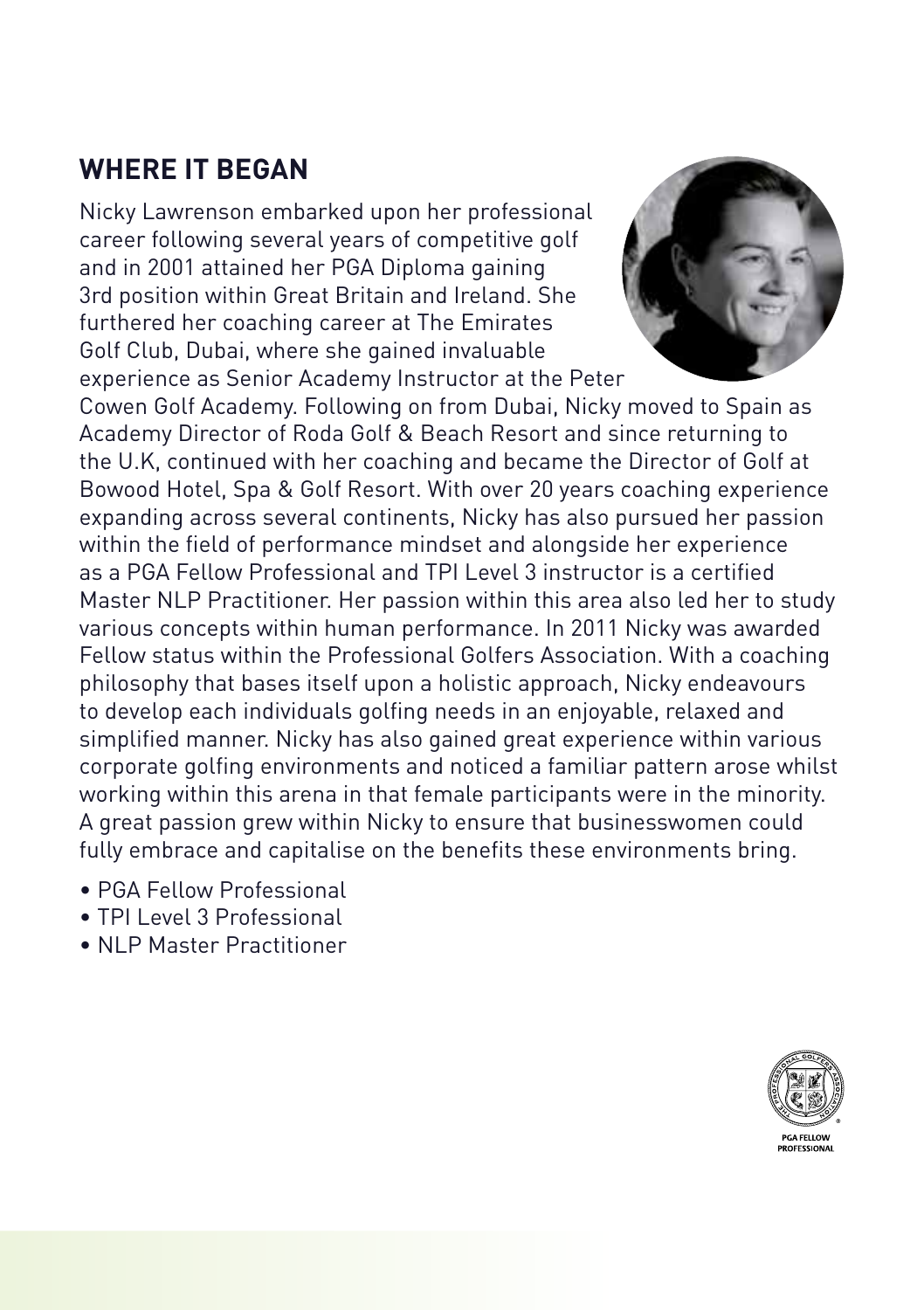# **'The Game Changer for your business' Golf and Business Training programs for the female business executive.**

Women in Golf & Business have designed training days and residential retreats that enable likeminded businesswomen and executives to meet, network and enjoy a supportive and inclusive environment, combining the development of golf skills alongside personal development. Welcoming both newcomers to the game and established golfers to embrace the benefits of golf and the opportunities it can offer. Combining the skills of experienced golf professionals and leadership coaches the worlds of sport, wellbeing and performance mindset are uniquely intertwined.

Events are held at our selected venue partners across the country; individuals benefit from the additional networking these afford. We also offer company specific days or residential retreats, tailored to support your organisational goals, values, vision, strategy or change agendas. Welcoming large or small groups of businesswomen from a wide spectrum of business sectors, we have developed golf and business programs that enhance business culture, performance, personal achievement, and wellbeing. Available to companies on an exclusive basis with a personalised strategic focus or multi corporations enabling expanded networking opportunities.

#### **BENEFITS AND OUTCOMES FOR ATTENDEES AND YOUR BUSINESS**

- Stress management strategies
- Increased creativity and productivity
- Enhanced physical and mental wellbeing
- Increased self awareness around any internal limiting beliefs that may be creating obstacles to maximising performance.
- Strategies for improving cohesiveness within teams and enhanced in-house communication, particularly for team members working from home
- Understanding and awareness around gender equality and female empowerment within the workplace
- A personalised focus on your company strategy in a format that links the parallels of golf, life & business
- An understanding of how golf creates opportunities to develop business relationships both internally and externally at individual and company level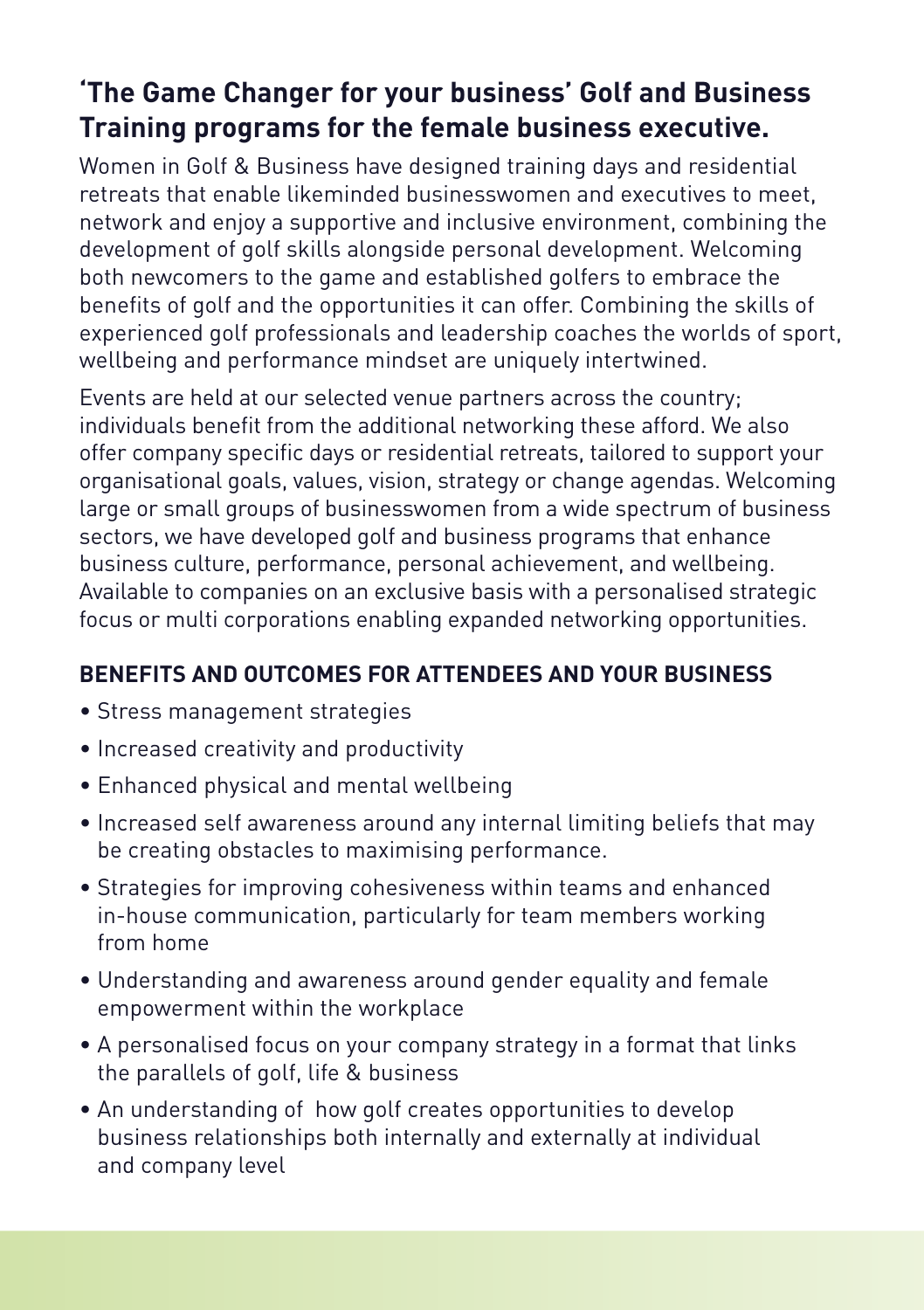#### **1 Day Programme - Itinerary**

**9am - 10.30am** Introduction into the professional, personal and wellbeing benefits of golf to businesswomen and female executives

**10.30am - 11.00am** Coffee & refreshments

**11.00am - 1.00pm** Practical coaching session – Key fundamentals of the game

**2.00pm - 4.00pm** Linking the parallels of golf, life & business workshop. Performing under pressure, building trust, resilience & self-belief. May also be tailor made to align with company values, goals and strategies.

**4.00pm - 5.30pm** Practical coaching session – Fundamentals follow up

**1.00pm - 2.00pm** Buffet lunch

**5.30pm** Closing drinks & summary

- All delegates receive 3 months complimentary premium access to the 'Women in Golf & Business' online platform, assisting with continued golf development & well-being.
- All delegates receive a complimentary hard copy of the recently released book - 'Golf: More than Just a Swing' - Linking Mind, Body, Technique & Instinct.
- All delegates receive a WIGB goody bag.

Includes equipment hire where required.

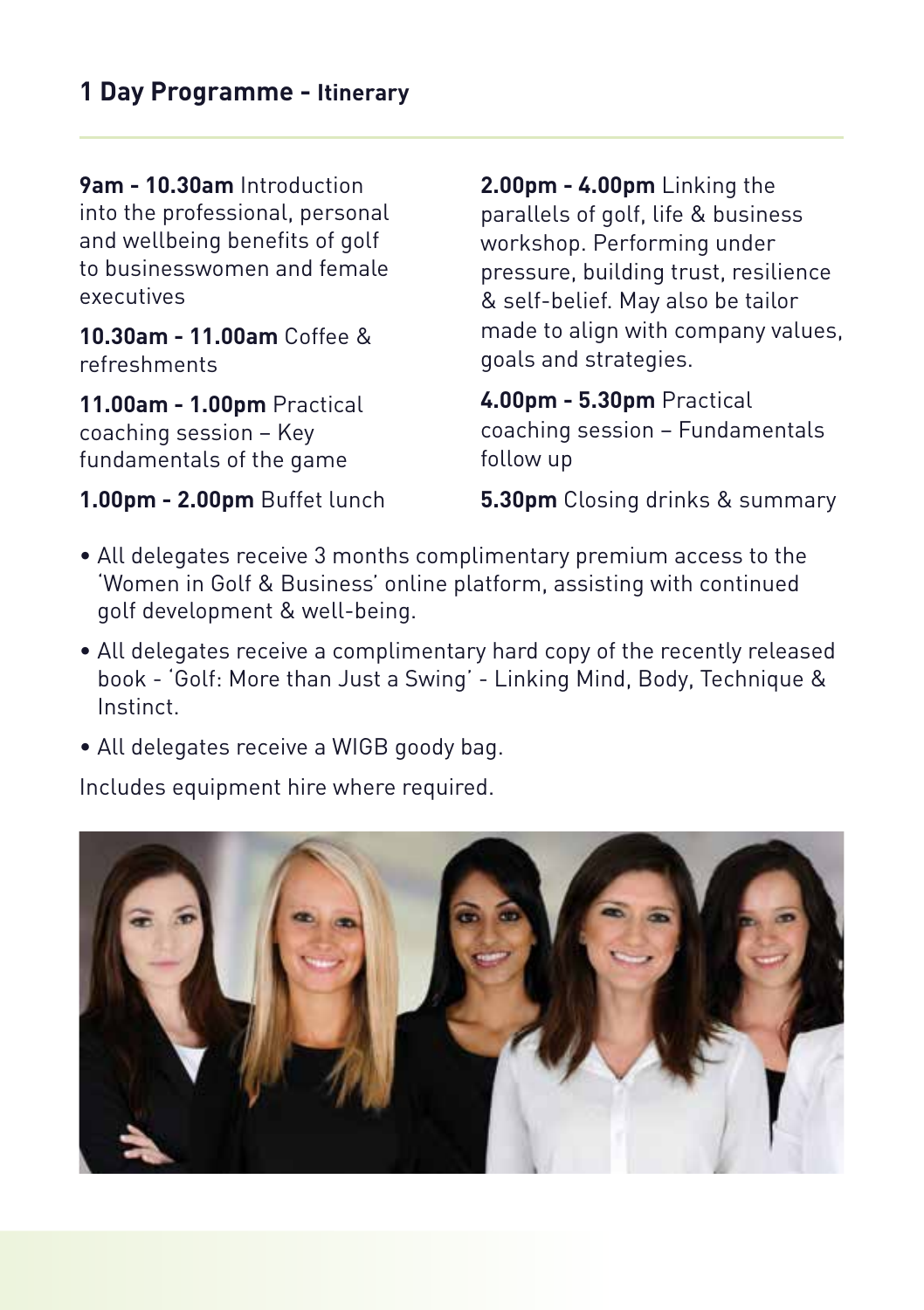# **2 DAY 'WOMEN IN GOLF & BUSINESS' RESIDENTIAL RETREAT**

A unique 2-day training and coaching retreat that provides a professional, supportive, and all-inclusive environment for businesswomen and executives to master the basics of golf or develop current skills. Workshops will be incorporated alongside practical coaching that provide insightful strategies for enhancing wellbeing, resilience, confidence, and performance.



#### **Itinerary: Day 1**

- **8.30am:** Coffee & Registration
- **9.30am:** Introduction Women in Golf & Business, Empower, Inspire, Collaborate
- **10.30am:** The Basic Fundamentals – Set up fundaments, Part 1
- **12.30pm:** Lunch
- **1.30pm:** The scoring zone The key fundamentals of the short game, Part 1
- **3.00pm:** Coffee Break
- **3.30pm:** Linking the parallels of golf, life & business. Performing under pressure, building trust, resilience & self-belief.
- **5.00pm:** Summary & Drinks
- **6.00pm:** Access to the spa & optional treatment
- **8.00pm:** Evening Meal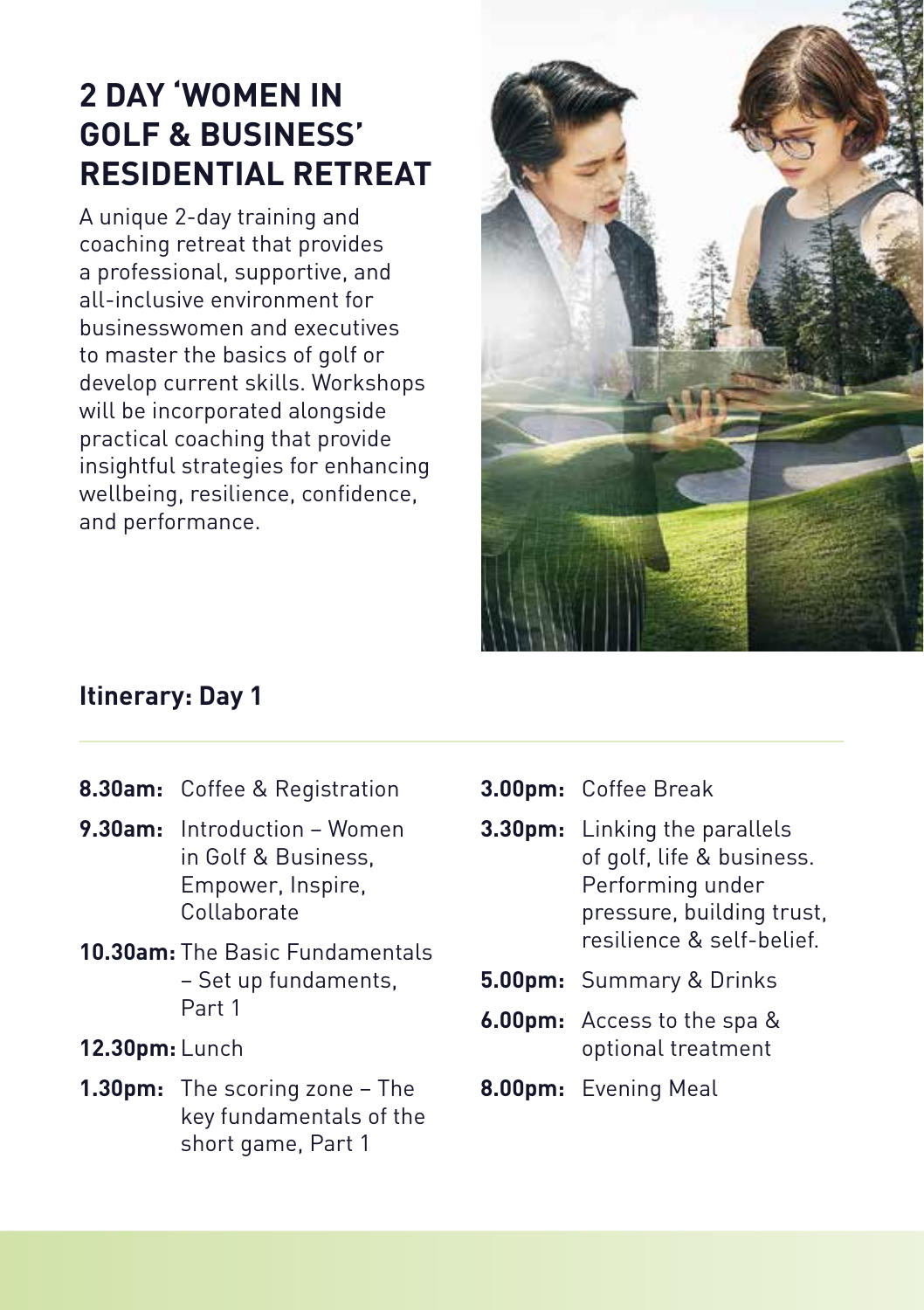#### **Itinerary: Day 2**

**8.00am:** Full breakfast

**9.30am:** The Basic Fundamentals – Set up & long game fundamentals, Part 2

**11.00am:** Coffee Break

**11.30am:** The Inner Edge workshop – Making your mind matter

**1.00pm:** Lunch

- **2.00pm:** The scoring zone The key fundamentals of the short game, Part 2
- **3.30pm:** The Golf Course Putting it all into practice!
- **5.00pm:** Summary, Presentation & Close
- All delegates receive 3 months complimentary premium access to the 'Women in Golf & Business' online platform, assisting with continued golf development & well-being.
- All delegates receive a complimentary hard copy of the recently released book - 'Golf: More than Just a Swing' - Linking Mind, Body, Technique & Instinct.
- All delegates receive a WIGB goody bag.

Includes equipment hire where required.

### **Venue – Bowood Hotel, Spa & Golf Resort, Wiltshire**

One of the finest luxury hotels in Wiltshire, with spa, golf course, acres of space and stunning grounds. A boutique-style Hotel, offering luxury accommodation and unrivalled leisure facilities in the heart of Wiltshire. Nestled in the Bowood Estate, the Hotel and Resort are surrounded by beautiful parkland.

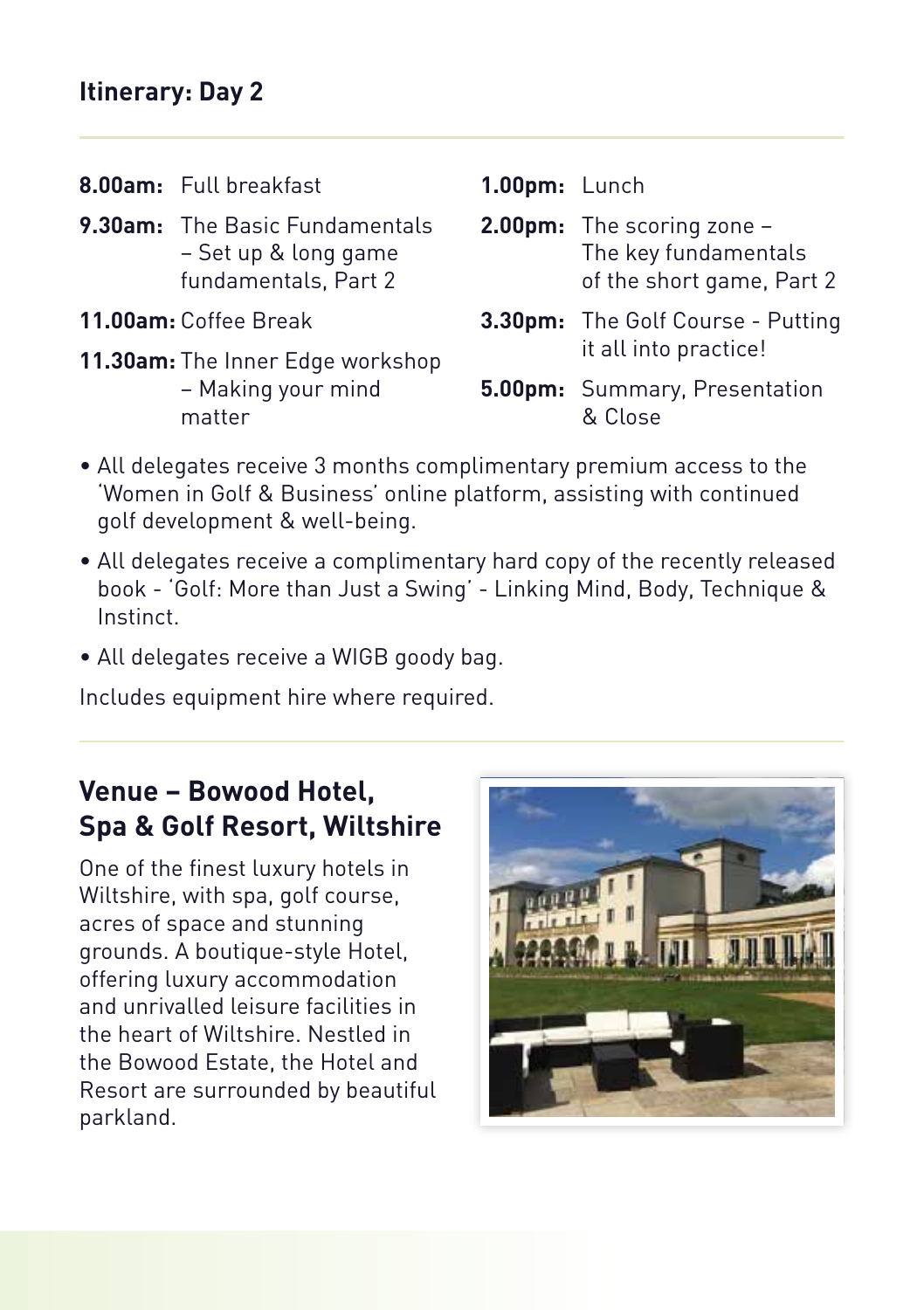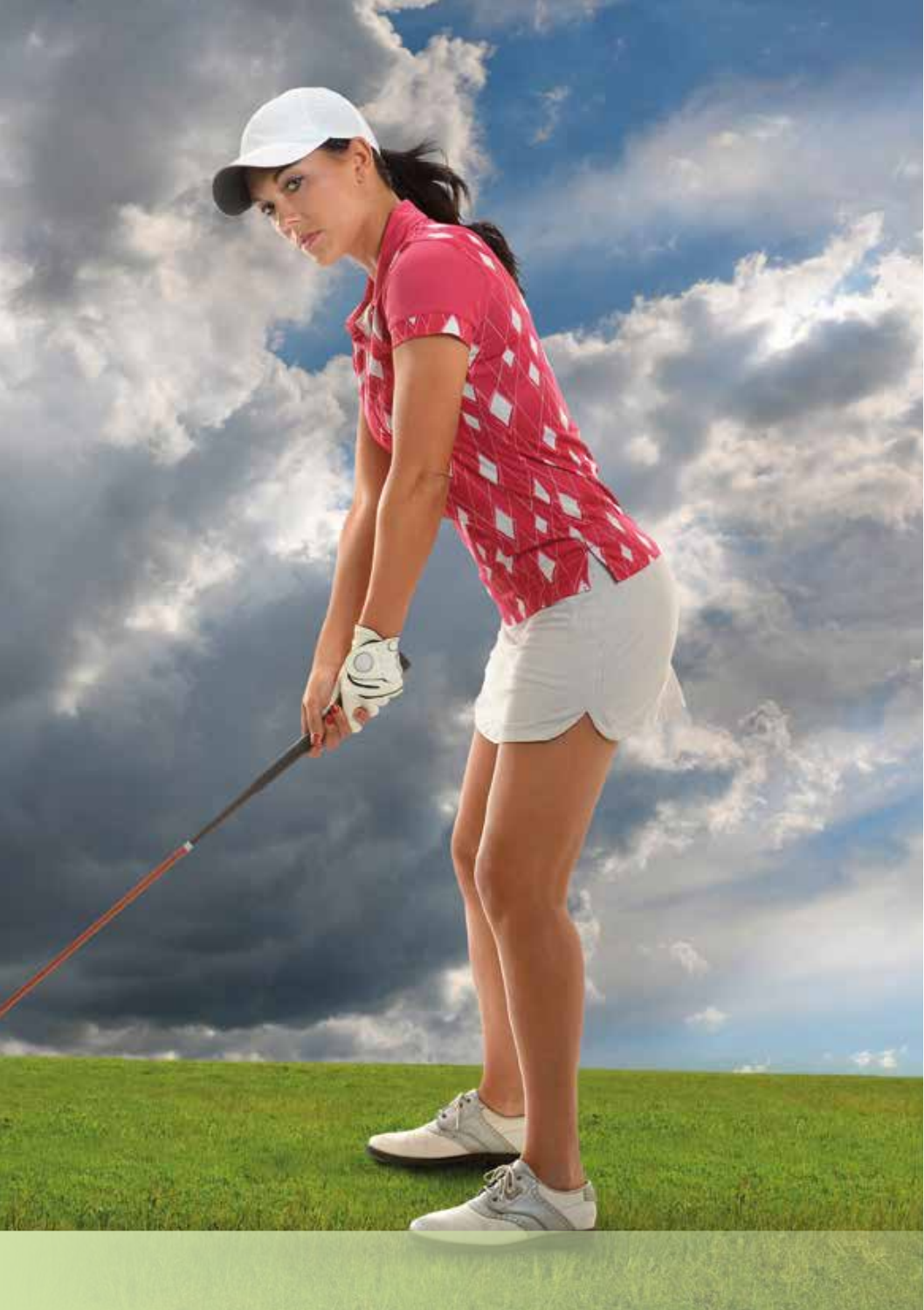